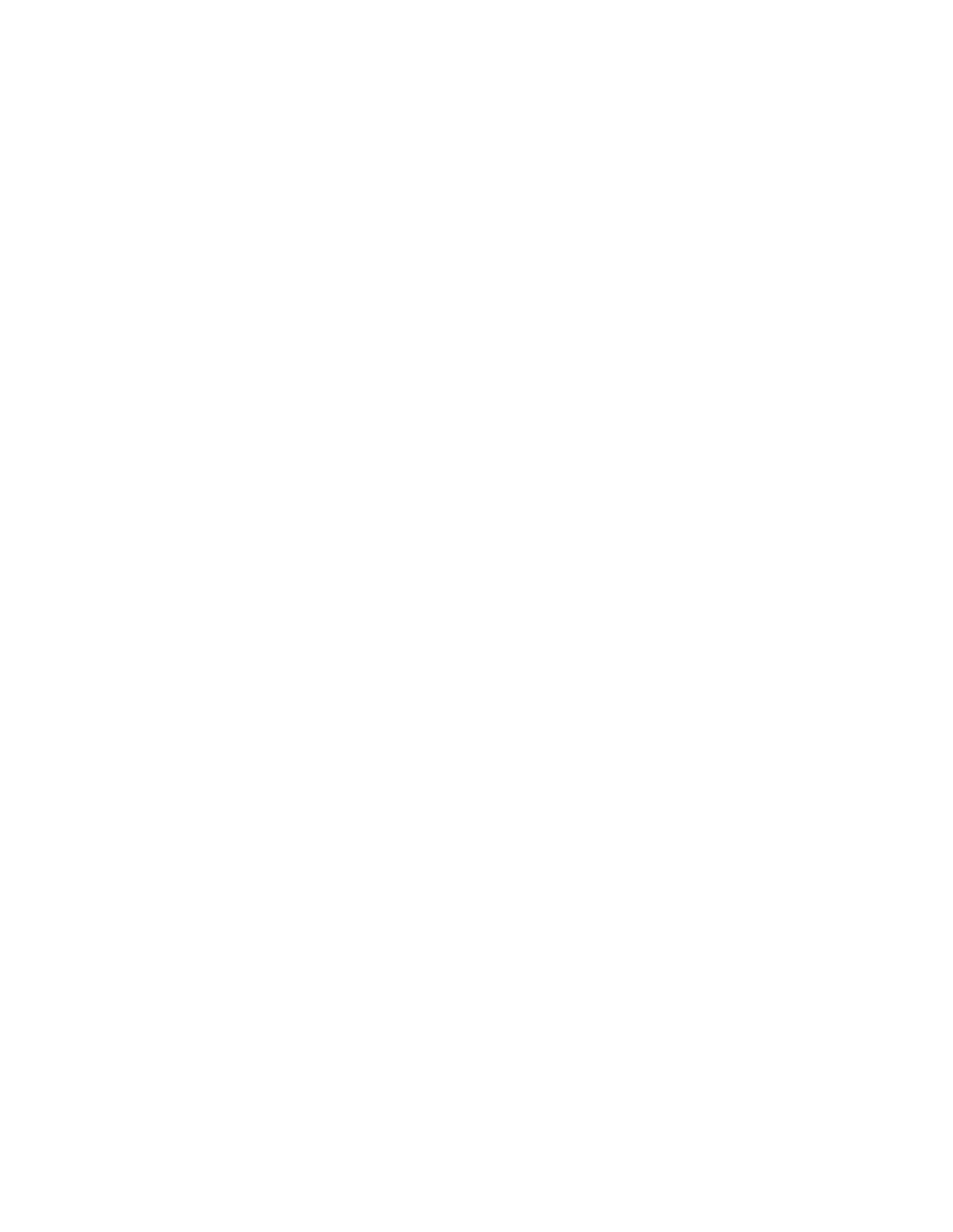## **BURKE, Justice.**

[¶1] Appellant, Wyoming Workers' Safety and Compensation Division, challenges an order from the Office of Administrative Hearings awarding additional temporary total disability (TTD) benefits to Appellee, Timothy Smith. The Division contends the award exceeded the maximum period for which an injured worker may receive temporary total disability benefits. We agree and reverse.

#### *ISSUE*

[¶2] The Division presents a single issue:

Smith sustained a compensable neck injury and, despite four separate surgeries to address it, never returned to work. The Division paid Smith Temporary Total Disability benefits for thirty-six months—the maximum period allowed by Wyo. Stat. Ann. § 27-14-404(a) and the Division's Rules. The OAH found that each of Smith's four separate surgeries was a second compensable injury, extending the amount of time the Division could pay TTD benefits. Do Wyo. Stat. Ann. § 27- 14-404(a) and the Division's Rules limit TTD benefits to a cumulative maximum of thirty-six months for injuries resulting from any one incident or accident regardless of the second compensable injury rule?

Mr. Smith phrases the issue as follows:

Does a second compensable injury restart the limitation period for paying temporary total disability benefits under W.S. 27-14-404(a)?

## *FACTS*

[¶3] The facts in this case are not in dispute. Mr. Smith originally injured his neck in 2001. He was diagnosed with a C5-6 disk herniation, underwent fusion surgery, and returned to work after a period of recovery.<sup>1</sup> Subsequently, in February, 2006, while working as a mechanic for Wyoming Machinery in Casper, Mr. Smith fell backwards and reinjured his neck. As a result of this incident, Mr. Smith's treating physician, Dr. Clayton Turner, completed a temporary total disability form certifying that Mr. Smith

 $<sup>1</sup>$  There is no indication in the record that Mr. Smith's 2001 injury was work-related.</sup>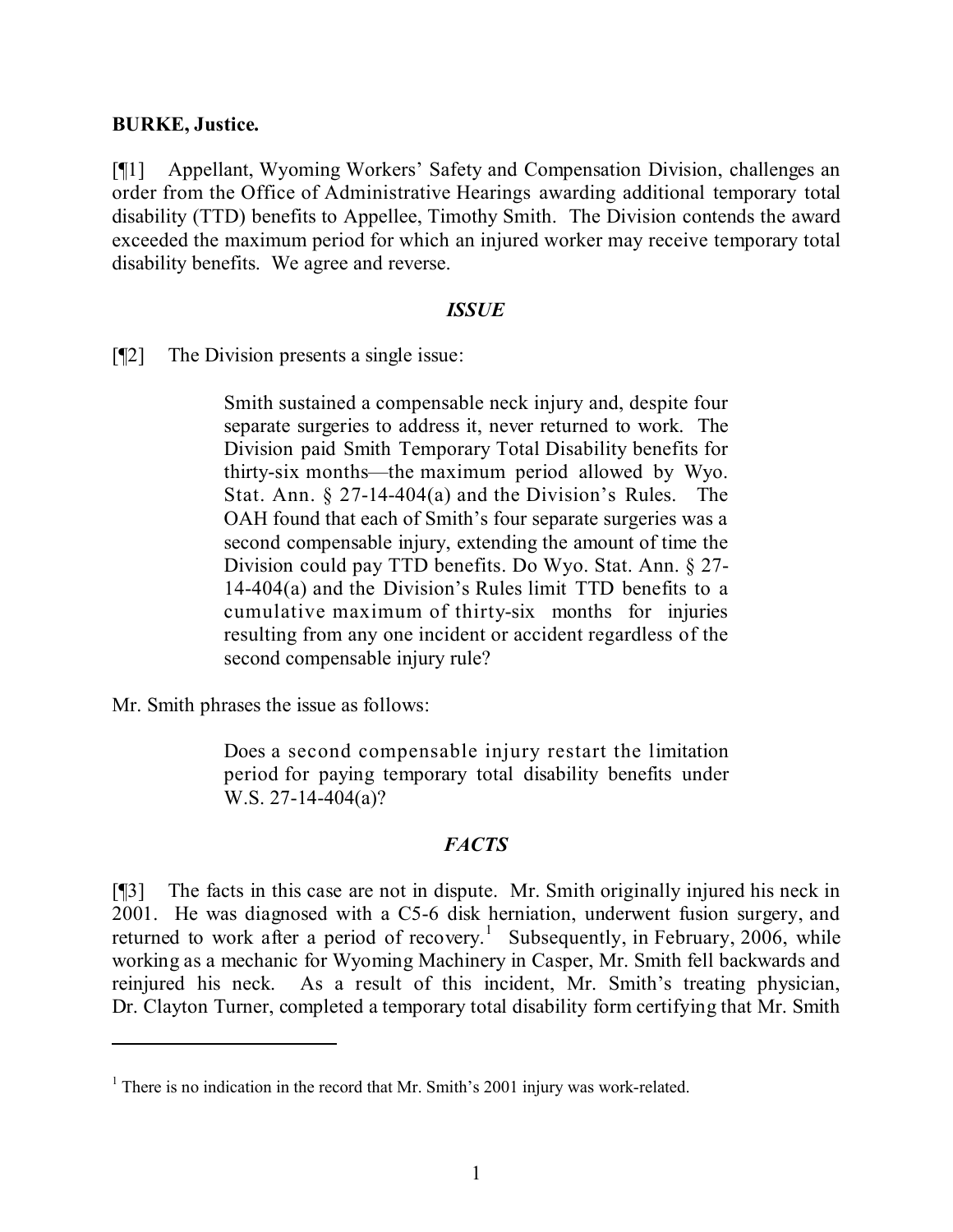was temporarily disabled from returning to any gainful employment starting on March 30, 2006.

[¶4] Over the next four years, Mr. Smith underwent a series of surgeries on his cervical spine. In May, 2006, Dr. Turner performed an anterior cervical diskectomy and fusion at the C6-7 level and removed a plate from the C5-6 level that had been placed there during the 2001 fusion surgery. In February, 2007, a CT scan of Mr. Smith's neck revealed that the C6-7 fusion had not healed. Consequently, Dr. Turner performed a repeat anterior cervical fusion surgery at the C6-7 level in May, 2007. That surgery also failed to achieve a solid fusion. As a result, Dr. Turner conducted a third surgery in February, 2008, in which he inserted a bone graft at the C6-7 level. Mr. Smith continued to experience neck pain after the third procedure, and Dr. Turner continued to certify that Mr. Smith was temporarily totally disabled. During the period from March, 2006 through March, 2009, Dr. Turner certified Mr. Smith's temporary total disability in twenty-five successive one- and two-month periods. Based on these certifications, the Division paid Mr. Smith TTD benefits continuously for thirty-six months.

[¶5] In the summer of 2009, Mr. Smith began experiencing left shoulder and arm pain in association with his neck pain. In December, he received a nerve root block at the C5 level that temporarily alleviated his shoulder and arm pain. Based on the results of the nerve block, Dr. Turner proposed surgery to alleviate the shoulder and upper arm pain. Dr. Turner performed an anterior diskectomy and fusion at the C4-5 level in February, 2010.

[¶6] Mr. Smith sought additional TTD benefits for the treatment period from March, 2009 to the February, 2010 surgery, and after the February, 2010 surgery. The Division issued a Final Determination denying payment of additional TTD benefits for this period, noting that Wyo. Stat. Ann. § 27-14-404(a) limits the amount of time for which TTD benefits may be received by an injured worker. The Division stated that "we do not approve the payment of temporary total disability benefits after March 30, 2009, as you have received thirty six (36) months of temporary total disability for your cervical spine work injury of February 28, 2006." Mr. Smith objected to the Division's Final Determination, and the matter was referred to the Office of Administrative Hearings for a contested case hearing.

[¶7] Both parties filed motions for summary judgment. The OAH determined that Mr. Smith was entitled to additional TTD benefits and granted Mr. Smith's motion. It reasoned that Mr. Smith's shoulder and arm pain constituted a "second compensable injury," and that a second compensable injury results in a new injury date which resets the period for which TTD benefits may be received under Wyo. Stat. Ann. § 27-14- 404(a). In making this determination, the OAH stated:

It should be noted the second compensable injury rule was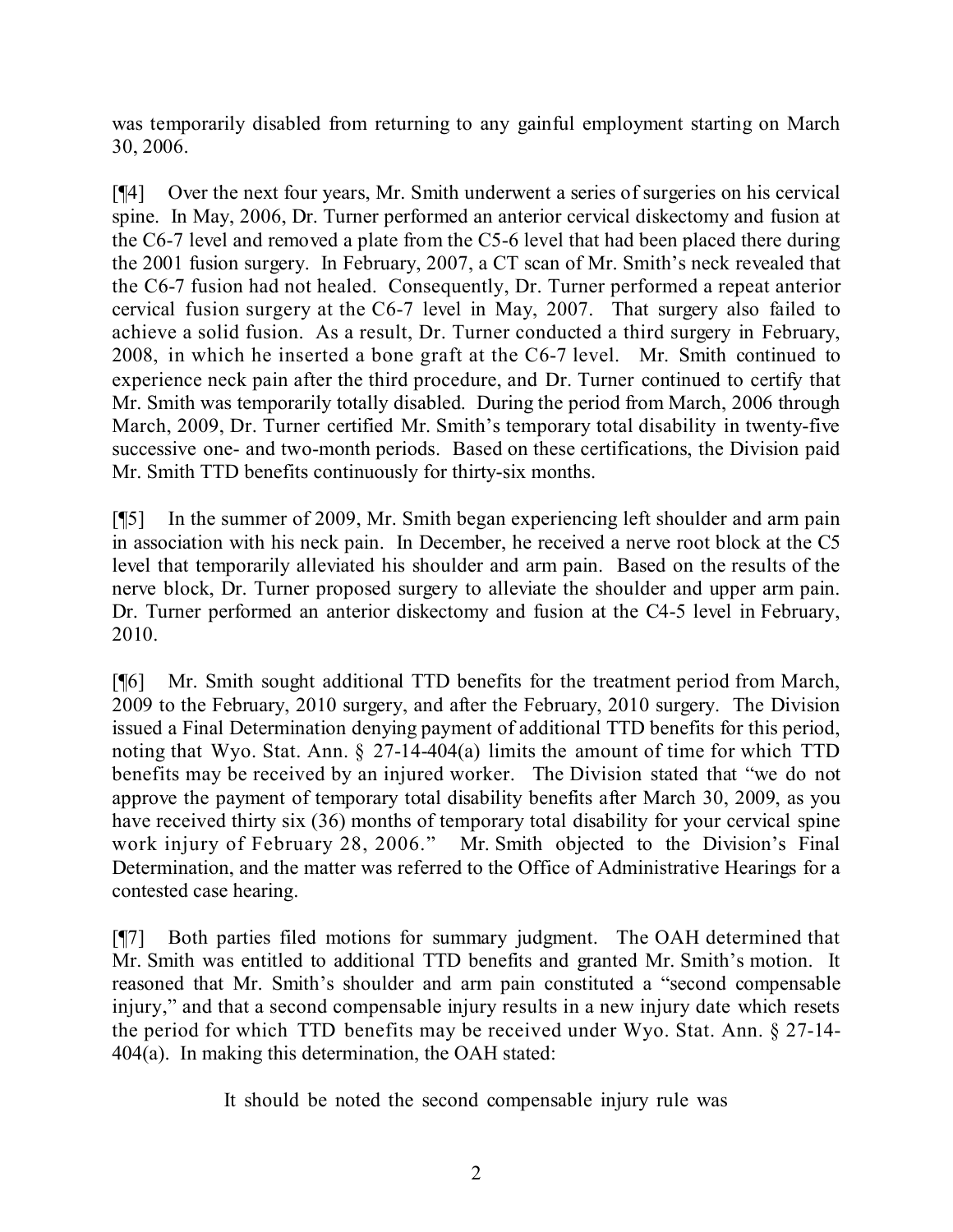created by the court and is not found in the statutes. The statutes require a timely filing of a Report of Injury for any work injury, yet this provision has not been required in second compensable injury cases. It follows that other statutory requirements also do not apply in second compensable injury cases. This Office finds a second compensable injury is a new injury and an employee is entitled to TTD benefits for the second compensable injury. This Office also finds the limitation of TTD benefits in the statute and the rule applies to the original injury and an employee is entitled to additional TTD benefits in excess of 36 months if there is a new and subsequent injury.

[¶8] After receiving the OAH's order, the Division filed a petition for review in district court. That case was assigned as Civil Action No. 92410. The Division also issued a second Final Determination which concluded that Mr. Smith had no actual monthly earnings at the time of each of his successive surgeries. As a result, the Division set the rate of pay for Mr. Smith's temporary total disability benefit at zero. Mr. Smith objected to the Division's determination, and that matter was also referred to the OAH. The parties again filed cross motions for summary judgment, and the OAH granted summary judgment in favor of Mr. Smith. The Division filed a second petition for review in district court, and that case was assigned as Civil Action No. 93091. The district court subsequently consolidated the appeals on the Division's motion. The district court affirmed both of the OAH's orders granting summary judgment to Mr. Smith. The Division filed a timely appeal. On appeal, the Division challenges only the OAH's initial order finding Mr. Smith eligible for additional TTD benefits.

## *STANDARD OF REVIEW*

[¶9] The issue presented in this case is one of statutory interpretation. Statutory interpretation raises questions of law, which we review *de novo*. *Wyoming Dep't of Envtl. Quality v. Wyoming Outdoor Council*, 2012 WY 135, ¶ 8, 286 P.3d 1045, 1048 (Wyo. 2012).

> The interpretation and correct application of the provisions of the Wyoming Worker's Compensation Act are questions of law over which our review authority is plenary. Conclusions of law made by an administrative agency are affirmed only if they are in accord with the law. We do not afford any deference to the agency's determination, and we will correct any error made by the agency in either interpreting or applying the law.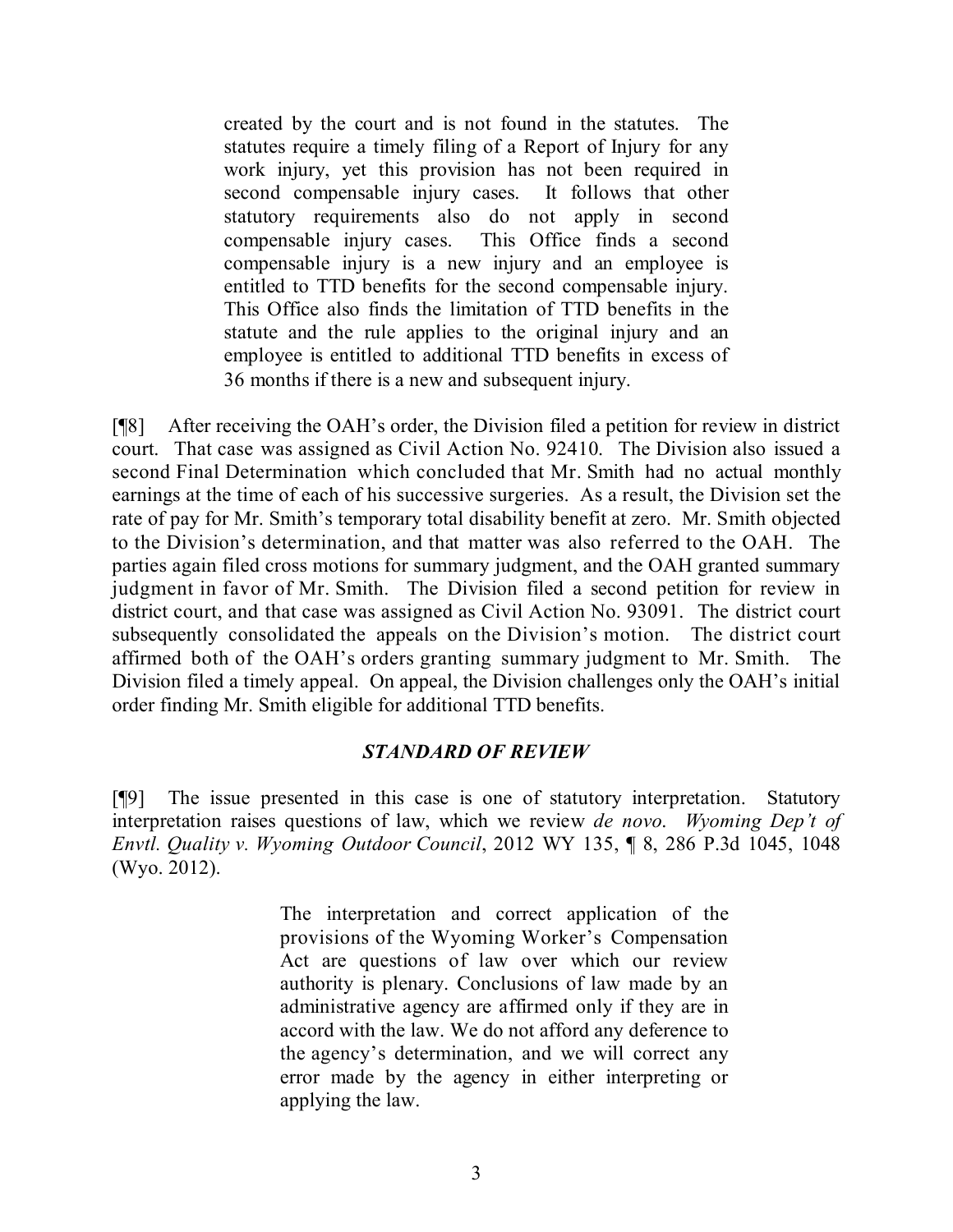*State ex rel. Wyo. Workers' Safety & Comp. Div. v. Singer*, 2011 WY 57, ¶ 5, 248 P.3d 1155, 1157 (Wyo. 2011) (quoting *Ball v. State ex rel. Wyo. Workers' Safety & Comp. Div.*, 2010 WY 128, ¶ 18, 239 P.3d 621, 627 (Wyo. 2010)). We review the district court's decision as if it had come directly from the administrative agency. *Anderson v. State ex rel. Wyo. Workers' Safety & Comp. Div.*, 2010 WY 157, ¶ 7, 245 P.3d 263, 266 (Wyo. 2010).

## *DISCUSSION*

[¶10] The Wyoming Worker's Compensation Act provides for the award of TTD benefits to an injured worker. The purpose of a TTD award is "to provide income for an employee during the time of healing from his injury and until his condition has stabilized." *Phillips v. TIC-The Industrial Co. of Wyoming, Inc. (In re Phillips)*, 2005 WY 40,  $\sqrt{27}$ , 109 P.3d 520, 532 (Wyo. 2005). A "temporary total disability" is defined under the Act as follows:

> "Temporary total disability" means that period of time an employee is temporarily and totally incapacitated from performing employment at any gainful employment or occupation for which he is reasonably suited by experience or training. The period of temporary total disability terminates at the time the employee completely recovers or qualifies for benefits under W.S. 27-14-405 [governing permanent partial disability] or 27-14-406 [governing permanent total disability].

Wyo. Stat. Ann. § 27-14-102(a)(xviii) (LexisNexis 2011).

[¶11] Wyo. Stat. Ann. § 27-14-404 establishes a limitation on the amount of time that an injured worker may receive TTD benefits. The statute provides, in relevant part, as follows:

## **§ 27-14-404. Temporary total disability; benefits; determination of eligibility; exceptions for volunteers or prisoners; period of certification limited; temporary light duty employment.**

(a) If after a compensable injury is sustained and as a result of the injury the employee is subject to temporary total disability as defined under W.S.  $27-14-102(a)(xviii)$ , the injured employee is entitled to receive a temporary total disability award for the period of temporary total disability as provided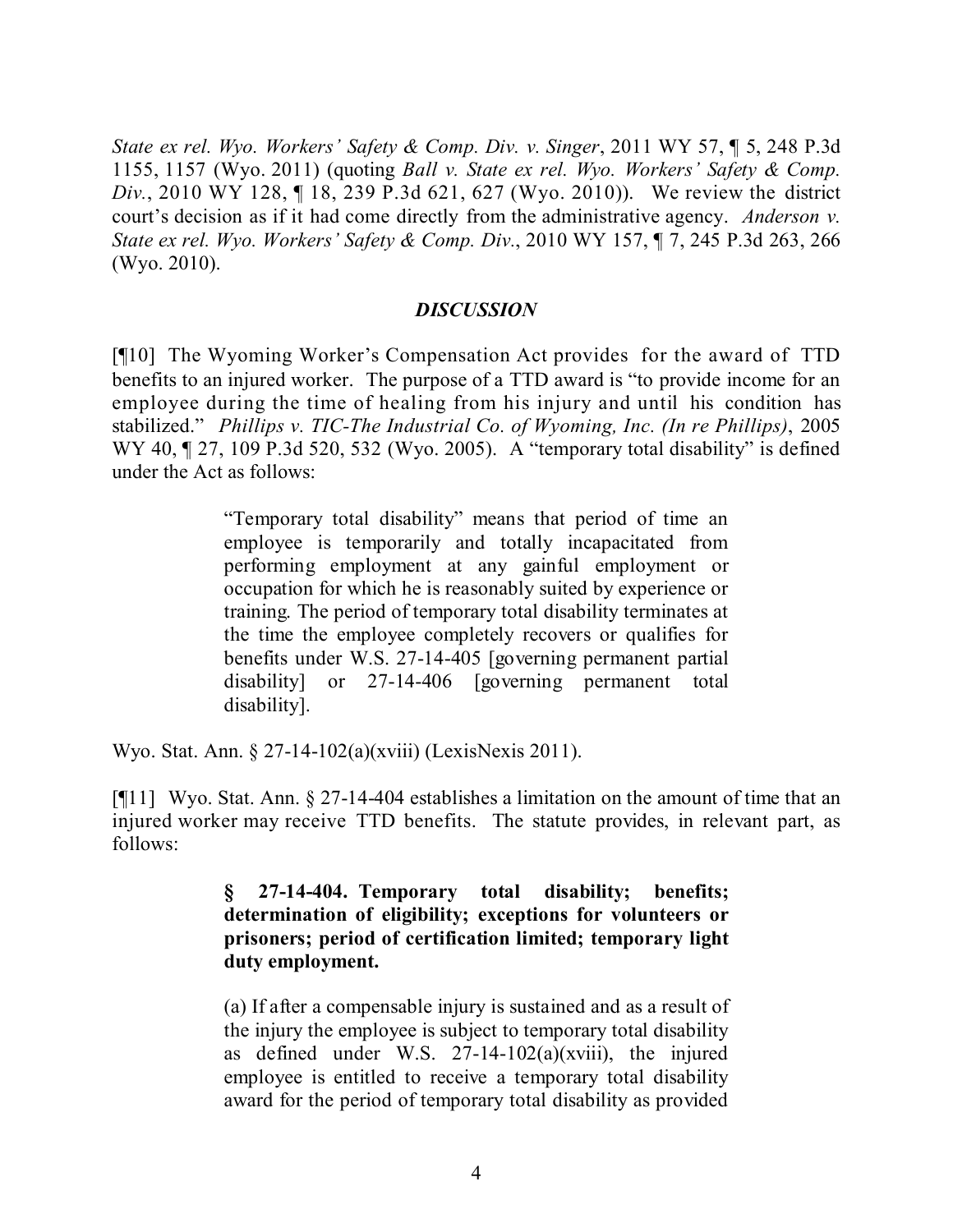by W.S. 27-14-403(c). *The period for receiving a temporary total disability award under this section for injuries resulting from any one (1) incident or accident shall not exceed a cumulative period of twenty-four (24) months, except that the division pursuant to its rules and regulations and in its discretion may in the event of extraordinary circumstances award additional temporary total disability benefits.* The division's decision to grant such additional benefits shall be reviewable by a hearing examiner only for an abuse of discretion by the division.

(Emphasis added.) As authorized under this statute, the Division has issued rules and regulations relating to the receipt of additional TTD benefits in extraordinary circumstances. According to those rules, an award of additional TTD benefits shall not exceed twelve months:

> (b) Limitation on Period of Temporary Total Disability (TTD); Extraordinary Circumstance.

> > *(i) The period for receiving a TTD award under W.S. § 27-14-404 resulting from a single incident, accident, or period of cumulative trauma or exposure shall not exceed a cumulative period of 24 months*, except that the Division, in its discretion, may award additional TTD benefits if the claimant establishes by clear and convincing evidence that the claimant:

> > > (A) remains totally disabled, due solely to a work-related injury;

> > > (B) has not recovered to the extent that he or she can return to gainful employment;

> > > (C) reasonably expects to return to gainful employment within 12 months following the date of the first TTD claim occurring after the expiration of the 24-month period;

> > > (D) does not have an ascertainable loss which would qualify for benefits under W.S. §§ 27-14- 405 or 406; and,

> > > (E) has taken all reasonable measures to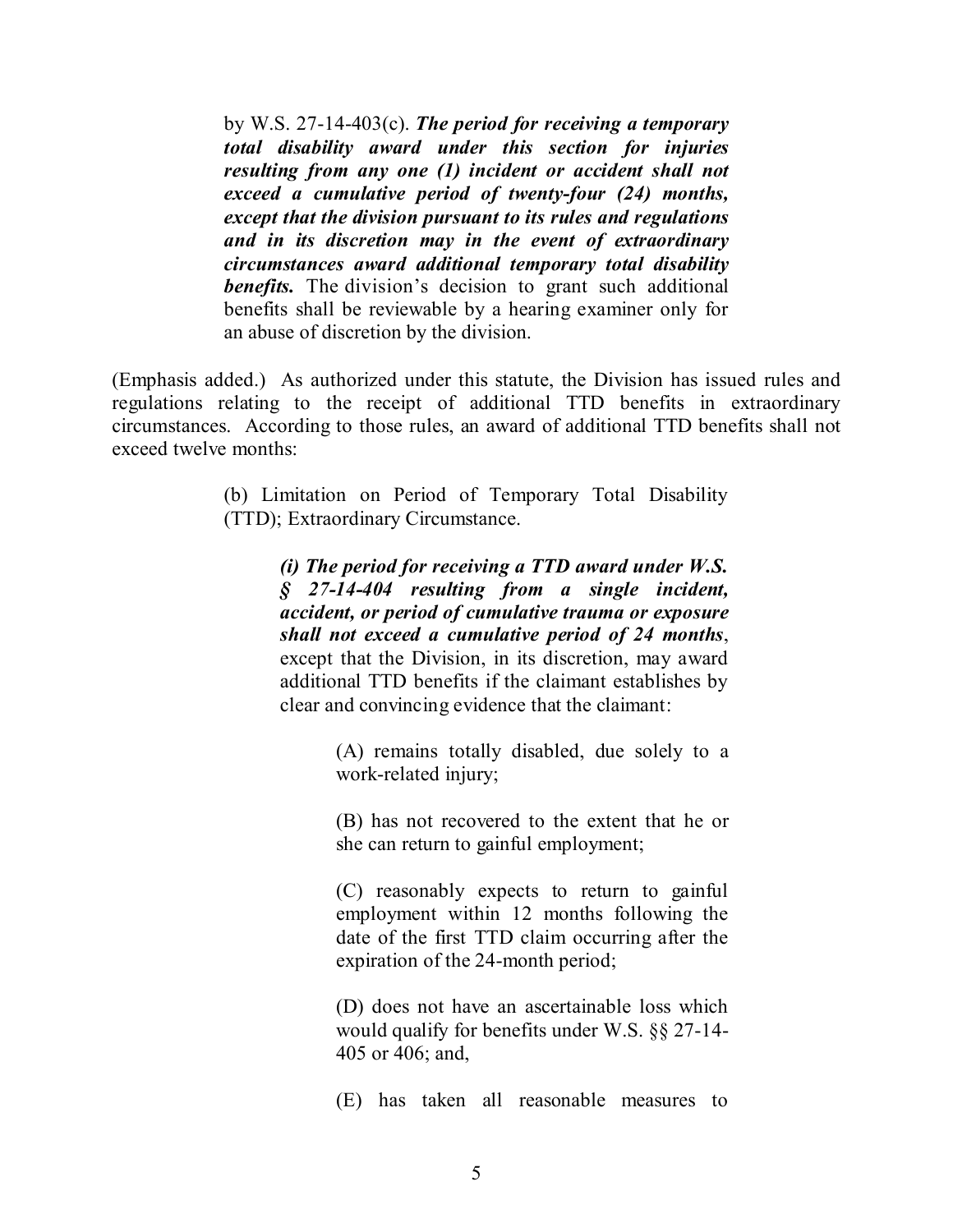facilitate recovery, including compliance with the recommendations of the treating physician.

# *(ii) No awards of additional TTD benefits pursuant to subsection (i) of this section shall exceed 12 cumulative calendar months.*

Rules, Regulations and Fee Schedules of the Wyoming Workers' Safety and Compensation Division, ch. 7, § 2(b)(i)-(ii) (emphasis added). Both parties contend that Wyo. Stat. Ann. § 27-14-404(a) is unambiguous. When a statute is unambiguous, we give effect to the plain language of the statute. *Stallman v. State ex rel. Wyo. Workers' Safety & Comp. Div. (In re Stallman)*, 2012 WY 147, ¶ 14, 288 P.3d 707, 712 (Wyo. 2012).

[¶12] It is undisputed that Mr. Smith was injured when he fell at work in February, 2006. The Division contends that all of Mr. Smith's claims for TTD benefits arise from that accident. Accordingly, the Division asserts that, because the limitation on receipt of TTD benefits applies to all "injuries" resulting from "any one (1) incident or accident," Mr. Smith is entitled to TTD benefits for a maximum of thirty-six months, including the twenty-four months authorized under Section 404(a), and an additional twelve months allowed in extraordinary circumstances by Division rules. Because the Division paid TTD benefits to Mr. Smith for thirty-six months, from March, 2006 to March, 2009, it asserts that he is not entitled to any additional TTD benefits as a result of his workplace accident.

[¶13] Mr. Smith contends that the Division's position "conflicts with the second compensable injury rule." Claiming that each of his unsuccessful surgeries gave rise to a "second compensable injury," he asserts that the "statutory time restriction set forth in W.S. § 27-14-404(a) necessarily starts anew after the unanticipated second surgery is performed because the second surgery was treating a new injury from a separate occurrence." We do not agree.

[¶14] The limitation on receipt of TTD benefits set forth in Section 404(a) applies to "injuries resulting from any one (1) incident or accident." This phrasing is consistent with the notion, previously expressed by this Court, that "a single incident at work can give rise to more than one compensable injury." *In re Worker's Comp. Claim of Kaczmarek ex rel. Wyo. Workers' Safety*, 2009 WY 110, ¶ 9, 215 P.3d 277, 281 (Wyo. 2009). The distinction between the terms "injury" and "accident" inherent in the principle that multiple injuries may arise from a single workplace accident is further confirmed in our precedent. In *In re Barnes*, 587 P.2d 214, 218 (Wyo. 1978), we stated that "the term 'injury', as used in the Worker's Compensation Law, means compensable injury and is not used in the sense of the occurrence of an industrial accident giving rise to or causing the compensable injury." By using the term "injuries," in the plural form,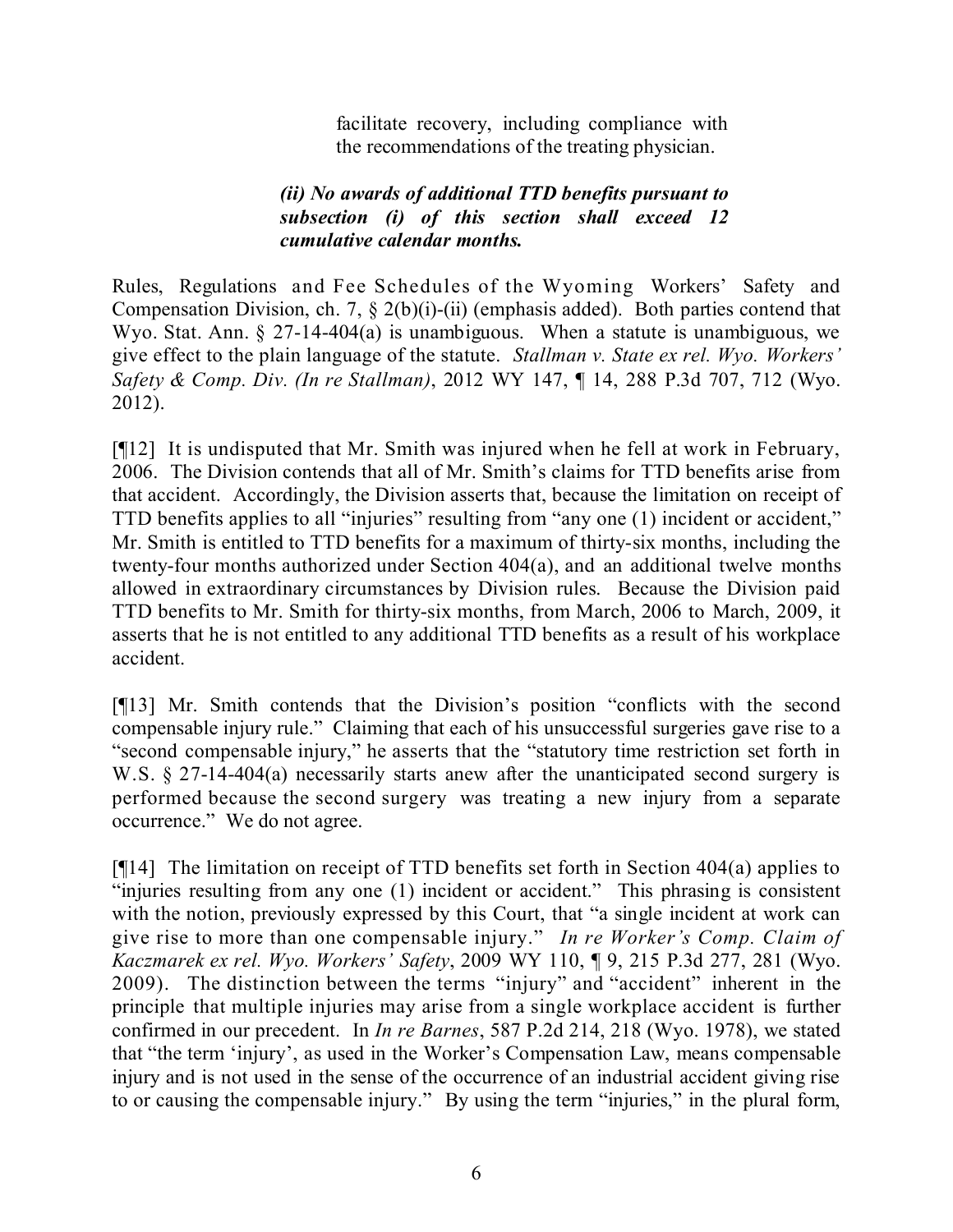Section 404(a) anticipates that multiple injuries may arise from a single workplace accident. The statute clearly provides, however, that awards of TTD benefits for all such injuries resulting from "any one (1) incident or accident" are subject to the "cumulative period" set forth in the statute.

[¶15] In order to receive worker's compensation benefits, a claimant has the burden of proving a causal connection between the work-related injury and the injury for which benefits are sought. *Davenport v. State ex rel. Wyo. Workers' Safety & Comp. Div.*, 2012 WY 6,  $\parallel$  22, 268 P.3d 1038, 1044 (Wyo. 2012). The second compensable injury rule applies when "an initial compensable injury ripens into a condition requiring additional medical intervention." *Id*., ¶ 21, 268 P.3d at 1044. We have explained that the second compensable injury rule is "not a court-created benefit or remedy," but rather "an expression of this Court's interpretation of the causal link required between an employee's work and original work injury and any related and subsequently developed injury or condition." *Ball*, ¶¶ 25-26, 239 P.3d at 628-29. The original work injury occurred in this case in February, 2006.

[¶16] Mr. Smith relies on the following language from our decision in *Casper Oil Co. v. Evenson*, 888 P.2d 221, 226 (Wyo. 1995) to support his claim that a second compensable injury restarts the maximum period for which temporary total disability benefits may be received under Wyo. Stat. Ann. § 27-14-404(a):

> The phrase "if after a compensable injury" is important to our analysis. Wyo. Stat. § 27-14-404(a). The phrase neither creates nor is subject to any time limitations. The statute simply requires that the temporary disability be the result of a compensable injury. The statute does not require that the temporary disability come about as a result of the *first* compensable injury, or the *original* compensable injury, but simply that the temporary disability be caused by *a* compensable injury. The statute in no way limits the award of temporary total disability benefits for a *second* compensable injury to a certain period of time following the first or original compensable injury.

(Emphasis in original.) Our decision in that case, however, did not address the maximum period for which TTD benefits may be received under Section 404(a). In fact, at that time, the second sentence of Section 404(a), setting forth the maximum period for receipt of TTD benefits, did not appear in the statute. The twenty-four month limitation on receipt of TTD benefits was added to the statute in 1996, the year following our decision in *Casper Oil Co. v. Evenson*. 1996 Wyo. Sess. Laws ch. 82, § 1. In contrast to the present case, the issue in *Casper Oil* was whether the claimant's "1993 fusion surgery was linked to his initial back injury in 1989 and was, therefore, a subsequent